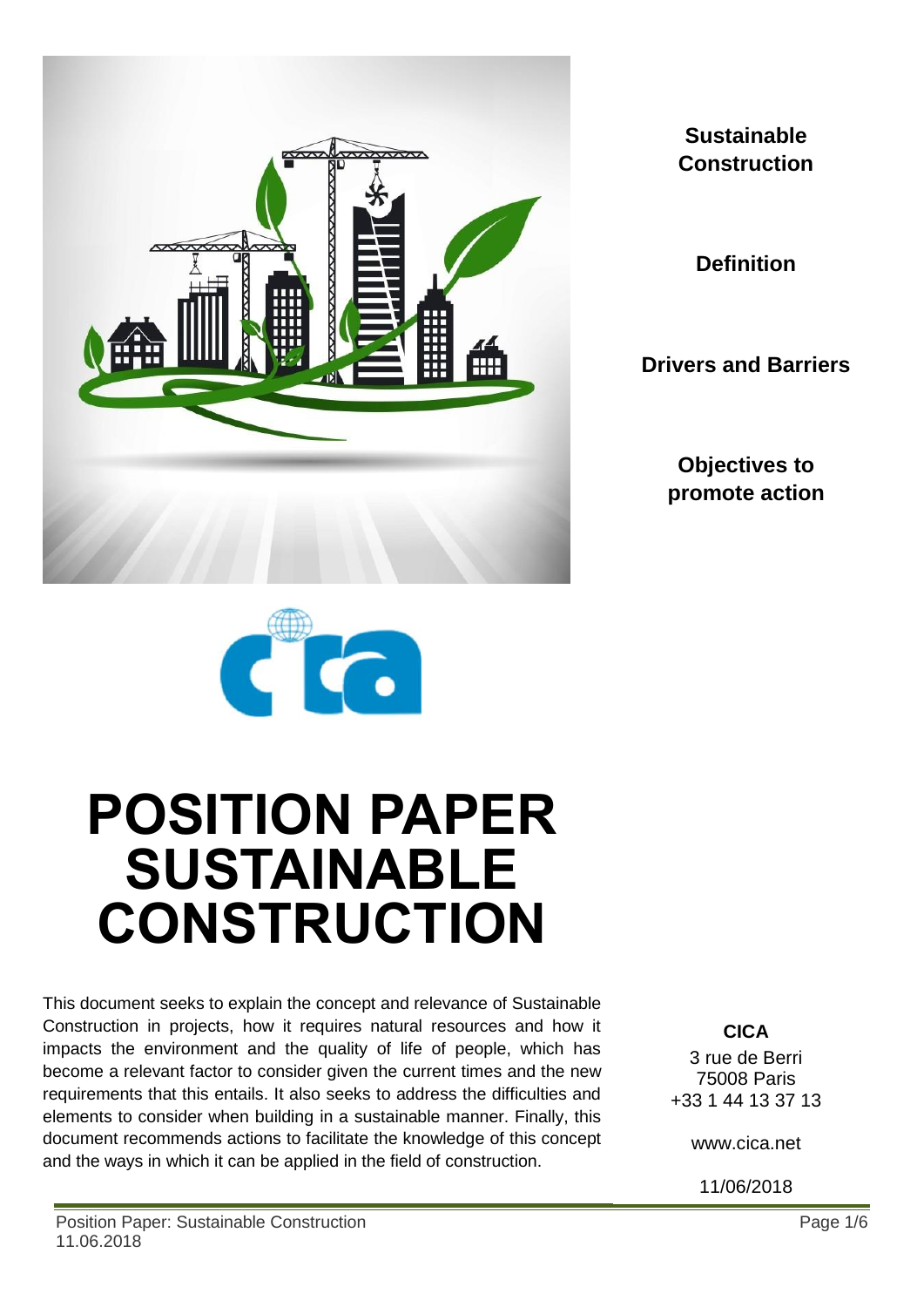

## **Introduction**

The activity of the construction throughout the life cycle of a work or project is highly demanding of natural resources, raw materials and energy and impacts in an important way the environment and the people's quality of life. Energy use in buildings and for building construction represents more than one-third of global final energy and contributes to nearly one-quarter of greenhouse gases (GHG) emissions worldwide (Global Alliance for Building and Construction - GABC).

The growth of the population, which mostly lives in urban areas, will continue accentuating in the medium term and will cause construction activity to grow significantly in the coming years, which translates into growing demands for natural resources and energy. "A growing population, as well as rapid growth in purchasing power in emerging economies and developing countries, means that energy demand in buildings could increase by 50% by 2050, while global building floor area is expected to double by 2050, driving energy demand and related GHG emissions for construction" (GABC).

Construction activity has not massively incorporated technologies that make better use of resources and reduce environmental impacts at the speed which other sectors of the economy have done, except for isolated experiences that are generally more widespread in more developed countries.

For all of the above, our sector has ample spaces to improve and to contribute, and can and must assume a very important role of commitment to the future in these matters.

CICA was incorporated as a member of the Global Alliance for Building and Construction: "GABC members acknowledged that the buildings and construction sector can contribute significantly to achieving climate goals and the common objective of limiting global warming to well-below 2 Celsius  $(2^{\circ}C)^{n}$ .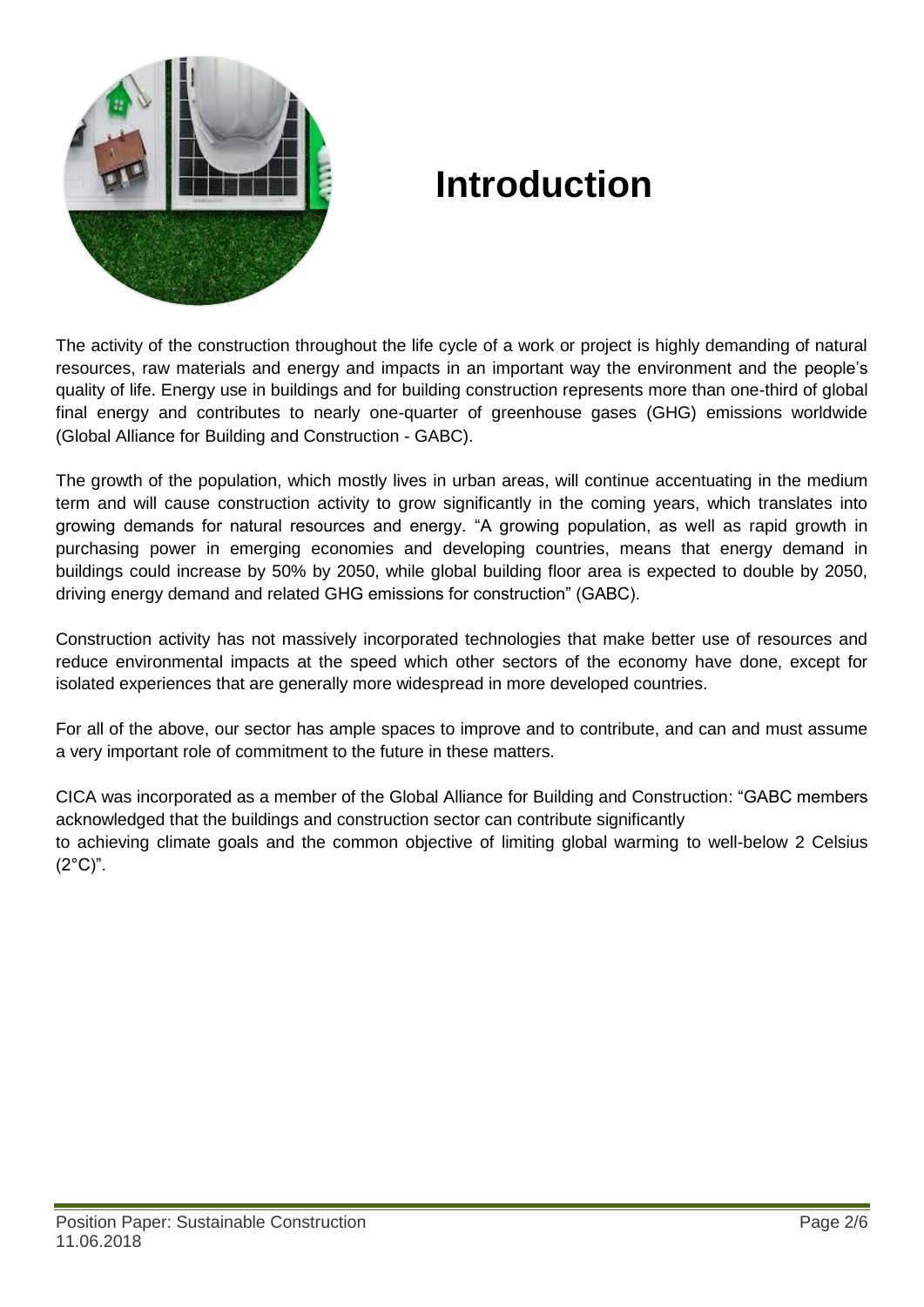

#### **What is Sustainable Construction?**

Sustainable Construction can be defined as any action or initiative that is incorporated into a work or project, in any of its stages, which translates into: savings in consumption of resources and energy, contributions in decreasing the footprint of water and carbon, improving the indoor environmental quality of homes and buildings and achieving lower impacts during the construction stage.

In this way, the objective of Sustainable Construction of a building or an infrastructure is the reduction of its environmental impacts and achieving a greater quality of life for users.



### **What holds back and what drives Sustainable Construction?**

There are numerous barriers to first design, then build and finally operate, works that incorporate elements and technologies that allow to obtain in their useful life cycle, better performance and lower energy consumption and environmental impacts.

One of the main ones is that many times the analysis of the work or project is not carried out in its global context, by approaching the subject from the earlier stages of project and design.

Another important factor is the different realities of countries (climatic, levels of development, cultural, types of energy sources available and their costs, existence and depth levels of laws, subsidies, etc.), which makes it very difficult to generate models, or to have regulations, etc., that might be applicable urbi et orbi.

Among the reasons that stimulate or encourage the incorporation of actions in the field of sustainable construction, there are among others: economic, legal and regulatory, corporate image, responsibility for the future, demand of the end user, existence of subsidies, requirements of financing sources, etc.

For the above, it is important to first understand the reasons for the slow introduction of improvements in the sector and then recommend action plans and efficient public policies that encourage the mass adoption of best practices in the activity.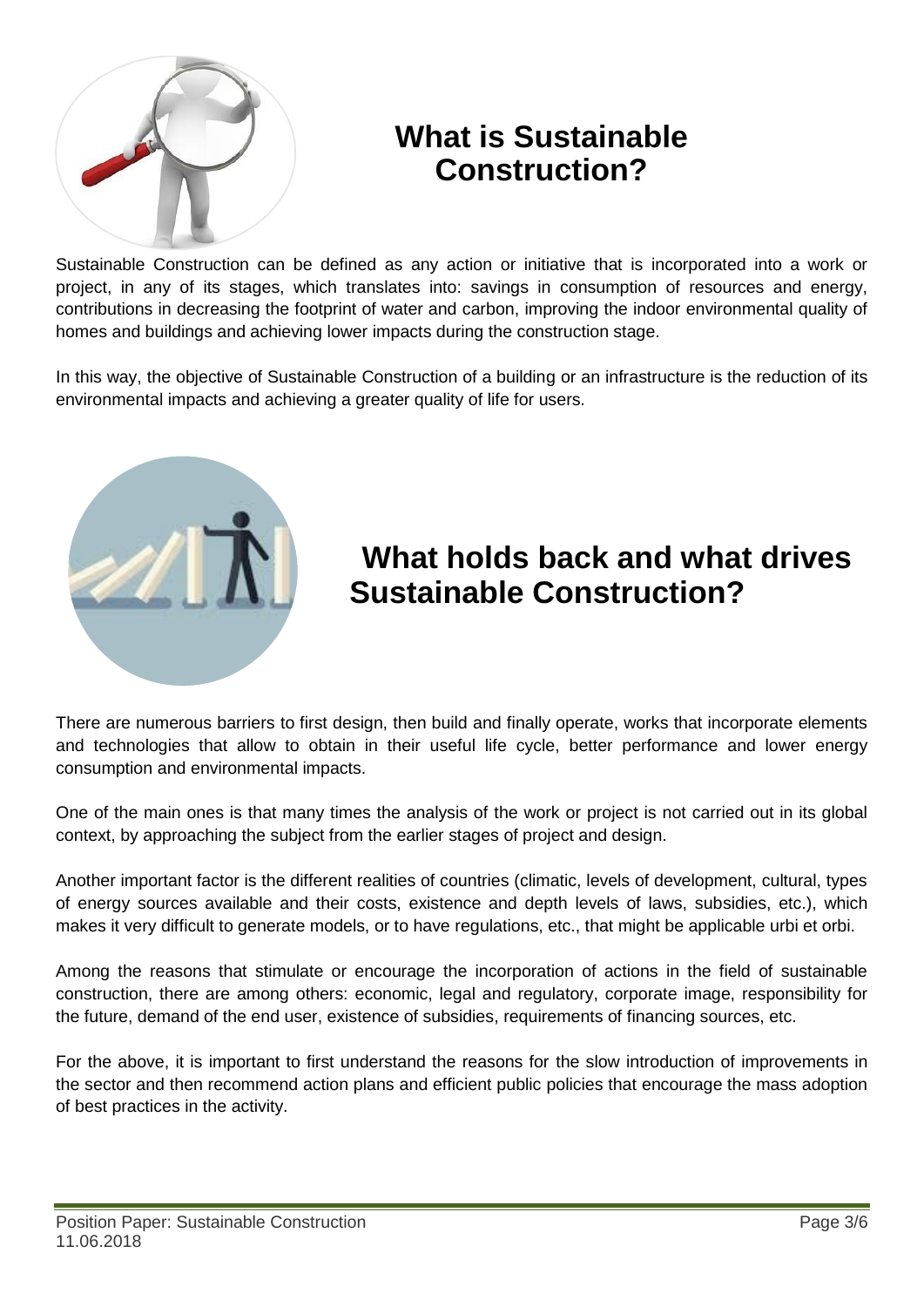"The building sector offers the largest cost-effective GHG mitigation potential, with net cost savings and economic gains possible through implementation of existing technologies, policies and building designs" (GABC).



#### **Objectives and fundamentals to take into consideration to promote actions**

The objective of the working group will be to identify, disseminate and promote the use of best practices in all sizes of the works, which encourage and improve the level of Sustainable Construction according to the wishes and demands of society.

On the one hand it is necessary to improve and make the regulations more demanding, which is the right solution when there are market failures that make it impossible for a correct convergence between the efficient assignments of the market and the wishes of the people.

On the other hand, it is considered of greater importance to promote alternative paths to regulation, which present larger areas for improvement and greater possibilities of lasting on their own over time.

Among the alternative roads are, for example:

- $\triangleright$  Review the contractual and bidding models;
- $\triangleright$  Provide the market with transparent information on the impact of the work and the assessment of negative externalities for society in order to assign correct prices;
- $\triangleright$  Promote business models that can appropriate certain environmental benefits in such a way that there is interest in achieving it;
- $\triangleright$  Promote tax incentives for works that make efficient use of resources and reduce impacts.

For its part, the massive application of these practices in turn produces the education of users, which encourages demand and generates greater incentives for companies to compete in the market.

Finally, this search for alternatives to incorporate the best possible practices, must necessarily take into account the different realities of the countries.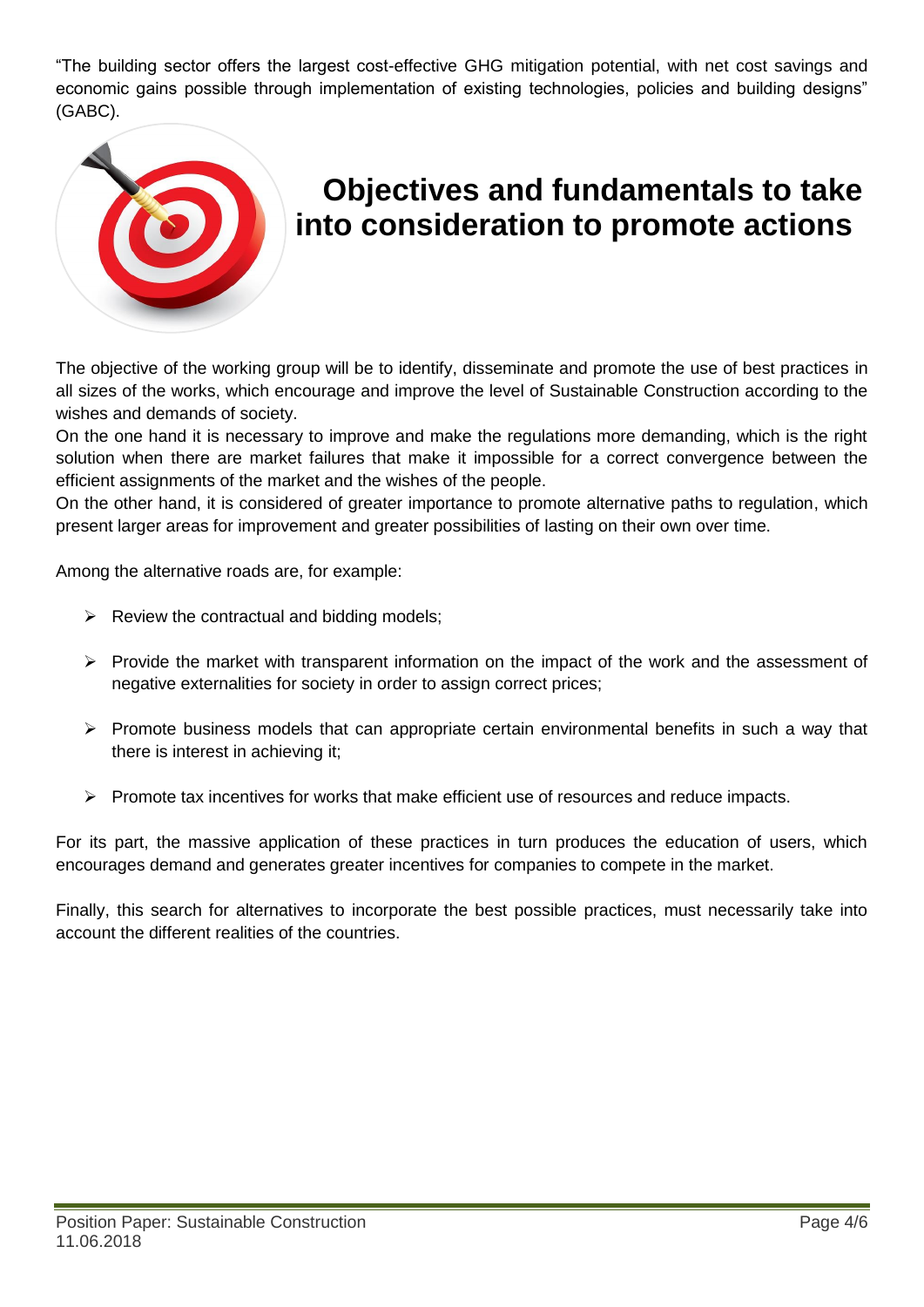

## **Actions**

- $\triangleright$  Encourage and promote the analysis and assessment of projects and works in their entire life cycle, thus allowing the incorporation of actions, tasks and elements that contribute to Sustainable Construction in all stages. Recognize that the earlier the team's intervention in an integrated design and construction process, the better is the result and the lower the costs to achieve that result. And when there is a greater initial cost, it is more than amply recovered during use.
- $\triangleright$  Promote contractual models that incorporate standard bidding procedures and conditions for the inclusion of actions, elements and tasks of Sustainable Construction (requirements for certification, assessment of expected energy consumption during the useful life of a project, of analyzing the present global value);
- $\triangleright$  Promote actions that allow the basic information about the impact of each project or work to be transparent to the market, both during the construction stage, but especially during the entire useful life of the buildings or infrastructure;
- $\triangleright$  Promote business models that can take advantage of environmental benefits so as to generate the interest of using them and to show the real benefits that can be informed and recognized by the market;
- Disseminate all aspects related to Sustainable Construction, showing good practices and examples of projects and works with undeniable economic, environmental and social achievements, to demonstrate that doing Sustainable Construction is a very good business by itself. Dissemination is a tool that allows education and spreading of good practices in all sizes of works;
- $\triangleright$  Promote certification systems carried out by recognized independent entities. Certification systems and models help pushing and ordering the way. Certifications also contribute to the "education of the demand";
- $\triangleright$  Promote the granting of loans with better conditions to those projects that present advantages in Sustainable Construction, since they improve profitability and reduce risks;
- $\triangleright$  Promote transparency and accountability at the country level in this matter;
- $\triangleright$  Disseminate the local regulatory aspects, laws, norms, ordinances that stimulate the projects to include these matters;
- $\triangleright$  Disseminate aspects and international requiatory concepts, requirements of general treaties (UNO), or bilateral treaties (free trade agreements, for example);
- $\triangleright$  Highlight those subsidy policies that support and push in the right direction.